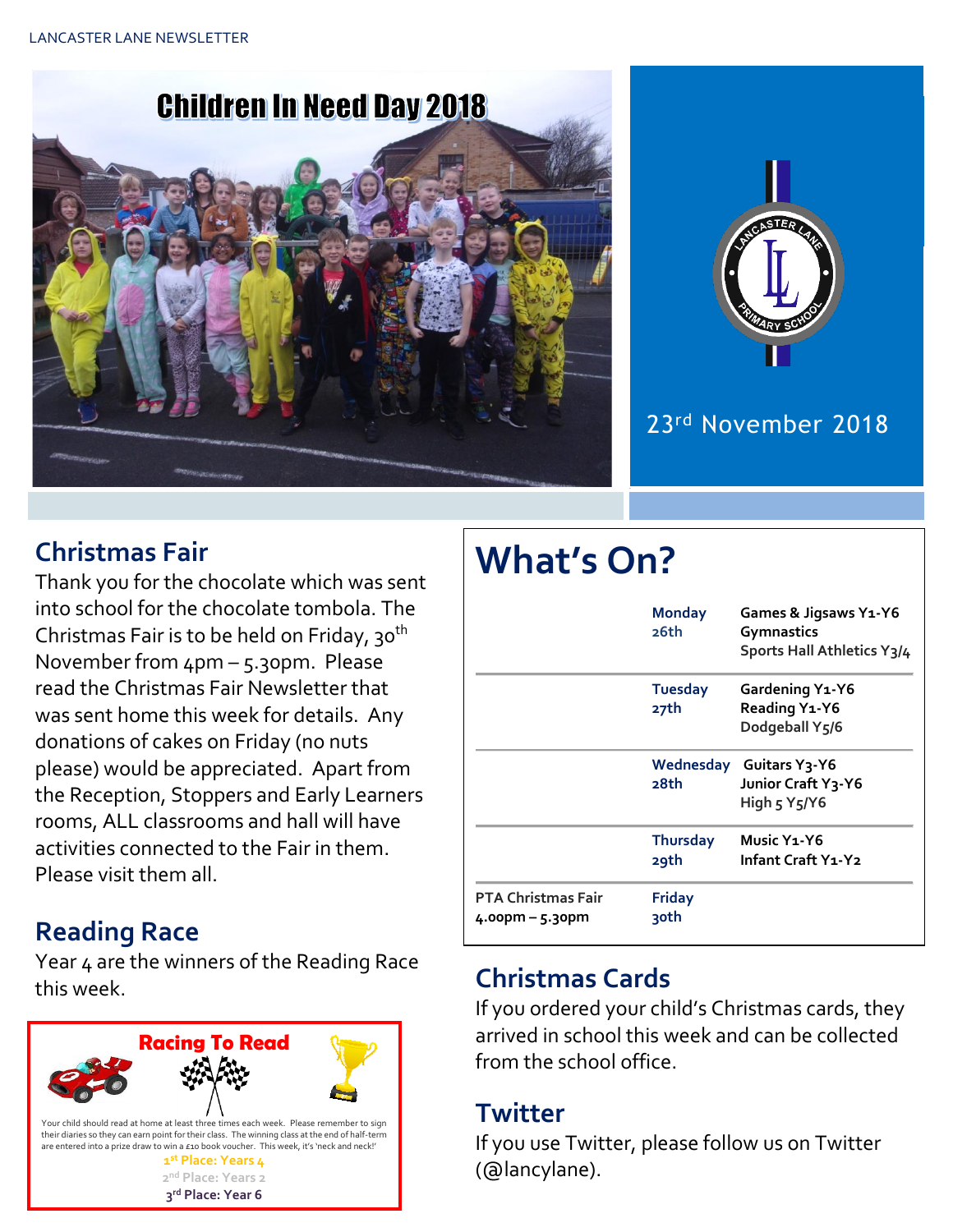# **Christmas Events**

December is always a very busy month is school. A separate, more detailed newsletter will be sent home next week explaining everything that is going on. All dates for Christmas plays and parties are on the website – both on the homepage and on the calendar page.

# **Face Painting**

We desperately need volunteers for the face painting and tattoo stalls on Friday at the Christmas Fair, If you are able to help, even if it just for a limited time, please see Mrs Geldard.

#### **PTA**

Please send in any donations of teddies, toys or bric-a-brac for our tombolas this week.

# **After School Clubs**

There will be no clubs on Friday, 30th November due to the Christmas Fair being held. Please be aware there will be no Craft Club on Wednesday 5th December and no Music on Thursday 6th December. All clubs will finish on Friday 7th December until the New Year.

# **Outside Achievements**

Chloe from Year 4 received a medal for being gymnast of the month, Lily in Year 5 won a trophy on her pony for Handy Pony Championship and Summer in Year 1 gained her 10m swimming badge. Well done to all of you.



Year 3 learning about skeletons.



Reception maths work.



Year 2 have been designing and making their own designing and<br>making their own post wagons.